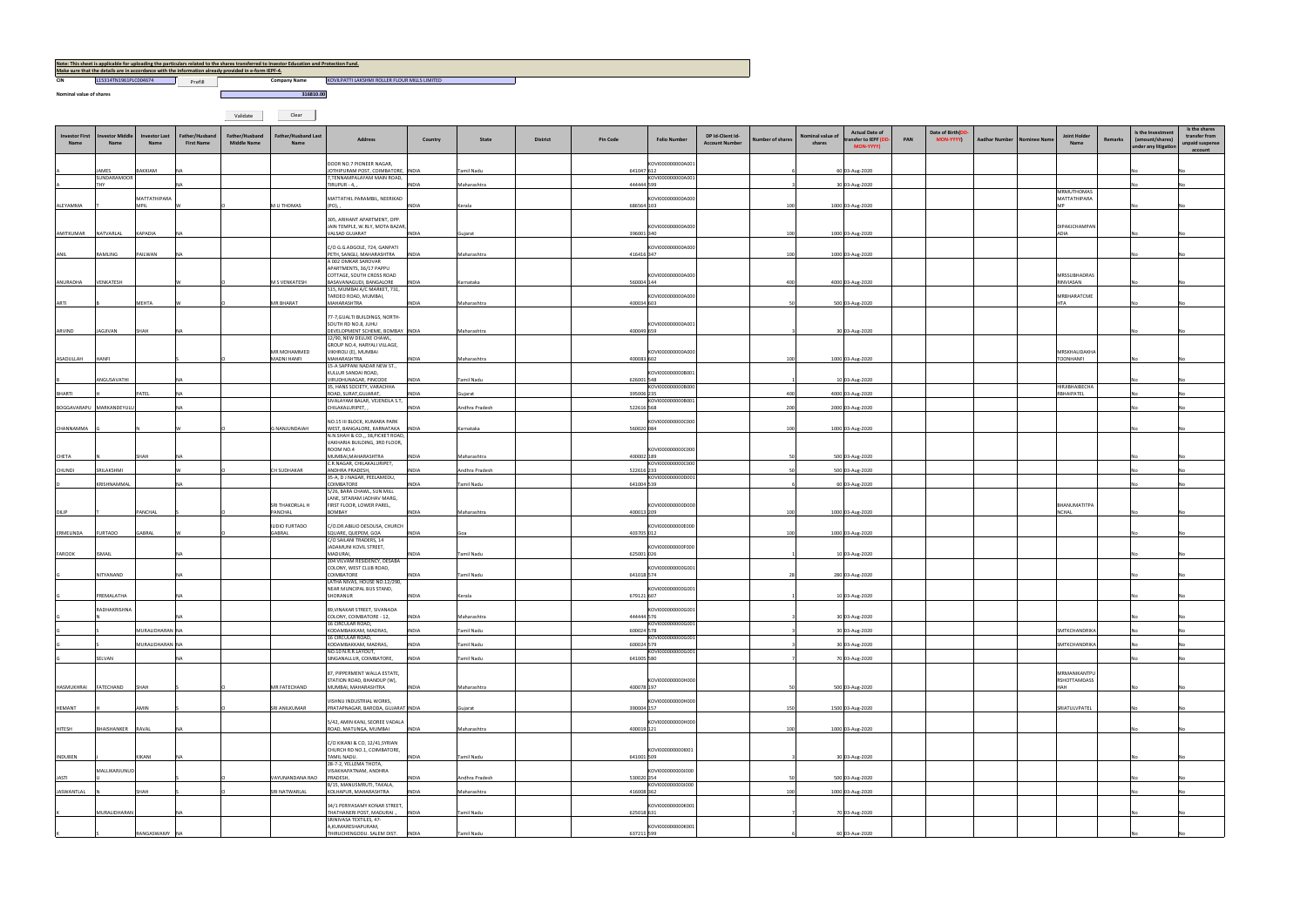|               |                     |                       |            |      | <b>KMEENATCHI</b>       | MEENA CLINIC, 144 SUKRAWARPET                                  |              |                   |             | KOVI000000000K000               |     |                  |            |                     |  |
|---------------|---------------------|-----------------------|------------|------|-------------------------|----------------------------------------------------------------|--------------|-------------------|-------------|---------------------------------|-----|------------------|------------|---------------------|--|
| KAMATCHI      |                     | MBBSDA                |            |      | SUNDARAM                | STREET, COIMBATORE,                                            | <b>INDIA</b> | Tamil Nadu        | 641001 196  |                                 | 100 | 1000 03-Aug-2020 |            |                     |  |
|               |                     |                       |            |      |                         | 63/D ANANT NAGAR, S.V. ROAD,<br>MALAD WEST, MUMBAI             |              |                   |             | KOVI000000000K000               |     |                  |            |                     |  |
| KIRIT         | KUMAR               | PARIKH                | <b>INA</b> |      |                         | MAHARASHTRA                                                    | INDIA        | Maharashtra       | 400064 543  |                                 | 100 | 1000 03-Aug-2020 |            |                     |  |
|               |                     |                       |            |      |                         | 4/183-A PANDARIPURAM,                                          |              |                   |             |                                 |     |                  |            |                     |  |
| LAKSMINARAYA  |                     |                       |            |      |                         | CHILAKALURIPET, GUNTUR,                                        |              |                   |             | KOVI000000000L001               |     |                  |            |                     |  |
| <b>NA</b>     | NADELLA             |                       |            |      |                         | ANDHRA PRADESH.<br>FLAT NO.7, SREE APARTMENTS,                 | <b>INDIA</b> | Andhra Pradesh    | 522619 535  |                                 |     | 220 03-Aug-2020  |            |                     |  |
|               |                     |                       |            |      |                         | PLOT 91-92, AYODHYANAGAR                                       |              |                   |             |                                 |     |                  |            |                     |  |
|               | SUBRAHMANYA         |                       |            |      |                         | COLONY, MEHIDIPATNAM,                                          |              |                   |             | KOVI000000000L000               |     |                  |            |                     |  |
| LATHA         |                     | VUPPU                 |            |      | V SUBRAHMANYAM          | HYDERABAD ANDHRA PRADESH INDIA                                 |              | Andhra Pradesh    | 500028 153  |                                 | 100 | 1000 03-Aug-2020 |            |                     |  |
|               |                     |                       |            |      |                         | 447/10, DILIP VILLA, DR.AMBEDKAR                               |              |                   |             |                                 |     |                  |            |                     |  |
|               |                     |                       |            |      |                         | ROAD, MATUNGA,                                                 |              |                   |             | KOVI000000000L000               |     |                  |            | MUKESHJBHANS        |  |
| LEENA         |                     | BHANSALI              | <b>NA</b>  |      |                         | MUMBAI, MAHARASHTRA                                            | <b>INDIA</b> | Maharashtra       | 400019 121  |                                 |     | 500 03-Aug-2020  |            |                     |  |
|               |                     |                       |            |      |                         |                                                                |              |                   |             |                                 |     |                  |            |                     |  |
| LIBERTY       | CAPITAL             | INANCIA<br>SERVICE L  |            |      |                         | 102, MARINA, JUHU TARA ROAD,<br>JUHU, MUMBAI MAHARASHTRA       | <b>INDIA</b> | Maharashtra       | 400049 510  | KOVI000000000L001               |     | 500 03-Aug-2020  |            |                     |  |
|               |                     |                       |            |      |                         |                                                                |              |                   |             |                                 |     |                  |            |                     |  |
|               | <b>BAKTHAVATCHA</b> |                       |            |      |                         | 83 PIONEER NAGAR, JOTHIPURAM                                   |              |                   |             | KOVI000000000M00                |     |                  |            |                     |  |
|               | <b>LAM</b>          |                       | NΔ         |      |                         | P.O, COIMBATORE,                                               | INDIA        | Tamil Nadu        |             | 641047 1642<br>KOVI000000000M00 |     | 30 03-Aug-2020   |            |                     |  |
|               |                     | CHELLAMRAJA KUPPUSAMY |            | RAJA |                         | 64, P S K NAGAR, , RAJAPALAYAM INDIA                           |              | Tamil Nadu        |             | 626125 1717                     |     | 40 03-Aug-2020   |            |                     |  |
|               |                     |                       |            |      |                         |                                                                |              |                   |             |                                 |     |                  |            |                     |  |
|               |                     |                       |            |      |                         | 1A S.R.NAGAR, OPP:RAJU NAGAR,                                  |              |                   |             | KOVI000000000M00                |     |                  |            |                     |  |
|               | SOUNDARAM           |                       | <b>NA</b>  |      |                         | JOTHIPURAM (PO), COIMBATORE INDIA<br>D.NO.46/18C2, RANGANAYAKI |              | Tamil Nadu        |             | 641047 1673                     |     | 20 03-Aug-2020   | ABWPS9415L |                     |  |
|               |                     |                       |            |      |                         | NAGAR, THEKKUPALAYAM,                                          |              |                   |             | KOVI000000000M00                |     |                  |            |                     |  |
|               | SUBBRAMANI          |                       | <b>NA</b>  |      |                         | COIMBATORE                                                     | <b>INDIA</b> | Tamil Nadu        |             | 641020 1674                     |     | 10 03-Aug-2020   |            |                     |  |
|               |                     |                       |            |      |                         | 28/19 JEYA MOHAN ILLAM,                                        |              |                   |             |                                 |     |                  |            |                     |  |
|               | SUBRAMANIAN         |                       | <b>NA</b>  |      |                         | MUTHU NAGAR, N S N PALAYAM,<br>COIMBATORE                      | <b>INDIA</b> | <b>Tamil Nadu</b> |             | KOVI000000000M00<br>641031 1675 |     | 10 03-Aug-2020   |            |                     |  |
|               |                     |                       |            |      |                         | 58, SASAR BUILDING,                                            |              |                   |             |                                 |     |                  |            |                     |  |
|               |                     |                       |            |      |                         | CHANDANNAGAR, PUNE,                                            |              |                   |             | KOVI000000000M00                |     |                  |            |                     |  |
| MADAN         | KOTHARI             |                       |            |      |                         | MAHARASHTRA                                                    | <b>NDIA</b>  | Maharashtra       |             | 411014 0507                     |     | 500 03-Aug-2020  |            | <b>UBHASHCHAJED</b> |  |
|               |                     |                       |            |      |                         | 58, SAGAR BUILDING,<br>CHANDANNAGAR, PUNE,                     |              |                   |             | KOVI000000000M00                |     |                  |            | DEEPAKCHORDIY       |  |
| <b>MADAN</b>  | KOTHARI             |                       | <b>NA</b>  |      |                         | MAHARASHTRA                                                    | INDIA        | Maharashtra       |             | 411014 0528                     |     | 500 03-Aug-2020  |            |                     |  |
|               |                     |                       |            |      |                         | 9, GHUMAN COLONY, SANT                                         |              |                   |             | KOVI000000000M00                |     |                  |            |                     |  |
| MADHU         | KUMARI              |                       | <b>NA</b>  |      |                         | NAGAR, PATIALA, PUNJAB                                         | <b>INDIA</b> | Punjab            |             | 147001 0458                     | 150 | 1500 03-Aug-2020 |            | ATINDERSINGH        |  |
|               |                     |                       |            |      |                         | FIONA BUILDING 5TH FLOOR, JUHU                                 |              |                   |             |                                 |     |                  |            |                     |  |
|               |                     |                       |            |      |                         | TARA ROAD, SANTACRUZ WEST,                                     |              |                   |             | KOVI000000000M00                |     |                  |            | SRIRUMIHTANGR       |  |
| MAHROOKH      |                     | TANGRI                |            |      | SRI RUMI                | MUMBAI MAHARASHTRA                                             | <b>INDIA</b> | Maharashtra       | 400049 0546 |                                 | 200 | 2000 03-Aug-2020 |            |                     |  |
|               |                     |                       |            |      |                         | 58, GITANJALI SOCIETY, MALPUR                                  |              |                   |             | KOVI000000000M00                |     |                  |            |                     |  |
| MANIBEN       | PRABHUDAS           | PATEL                 |            |      | <b>SRI PRABHUDAS</b>    | ROAD, MODASA, SOUTH GUJARAT INDIA                              |              | Gujarat           |             | 383315 0477                     |     | 500 03-Aug-2020  |            |                     |  |
|               |                     |                       |            |      |                         | C/O PEERLESS, 6B WEST VELI ST,                                 |              |                   |             | KOVI000000000K001               |     |                  |            |                     |  |
| MARIMUTHU     |                     |                       |            |      | R KRISHNAN              | MADURAI, TAMILNADU                                             | <b>INDIA</b> | Tamil Nadu        | 625003 507  |                                 | 100 | 1000 03-Aug-2020 |            |                     |  |
|               |                     |                       |            |      |                         | A-6/6, FLAT NO.40, JEEVAN BIMA<br>NAGAR, BORIVLI WEST, MUMBAI  |              |                   |             | KOVI000000000M00                |     |                  |            | GAULBERTDSOUZ       |  |
| MELVILLE      |                     | SOUZA                 |            |      | SRI M P SUKUMARAN       | MAHARASHTRA                                                    | <b>INDIA</b> | Maharashtra       | 400103 0561 |                                 | 100 | 1000 03-Aug-2020 |            |                     |  |
|               |                     |                       |            |      |                         |                                                                |              |                   |             | KOVI000000000M00                |     |                  |            |                     |  |
| MINAKSHI      | RAYAPPAN            |                       | <b>NA</b>  |      |                         | 541, SATHY ROAD, COIMBATORE, ,                                 | <b>INDIA</b> | Tamil Nadu        |             | 641018 1703                     |     | 150 03-Aug-2020  |            |                     |  |
|               |                     |                       |            |      |                         | C/O SREENIVASA TRADE LINKS,<br>NO.923/4, I CROSS, D.D.URS ROAD |              |                   |             |                                 |     |                  |            |                     |  |
|               |                     |                       |            |      |                         | (BEHIND CLASSIC COLOR, LAB]                                    |              |                   |             | KOVI000000000M00                |     |                  |            |                     |  |
| <b>MOHAN</b>  |                     |                       |            |      | K R NAGARAJ             | MYSORE, KARNATAKA                                              | INDIA        | Karnataka         |             | 570001 0602                     | 100 | 1000 03-Aug-2020 |            |                     |  |
|               |                     |                       |            |      |                         |                                                                |              |                   |             |                                 |     |                  |            |                     |  |
|               |                     |                       |            |      |                         | 77-7, GUALTI BUILDINGS, NORTH-<br>SOUTH RD NO.8, JUHU          |              |                   |             | KOVI000000000M00                |     |                  |            |                     |  |
| MONA          | ARAVIND             | SHAH                  | <b>INA</b> |      |                         | DEVELOPMENT SCHEME, BOMBAY  INDIA                              |              | Maharashtra       | 400049 1711 |                                 |     | 40 03-Aug-2020   |            |                     |  |
|               |                     |                       |            |      |                         | C-6, KALYAN HOUSING SOCIETY,                                   |              |                   |             |                                 |     |                  |            |                     |  |
| <b>MUKESH</b> | MILAPCHAND          |                       |            |      |                         | 321, MAHATMA FULE PETH, PUNE,<br>MAHARASHTRA                   |              |                   | 411042 0796 | KOVI000000000M00                |     |                  |            |                     |  |
|               |                     | SHAH                  |            |      | MILAPCHAND U SHAH       | 22 SALEM ROAD, TRICHENGODU,                                    | <b>INDIA</b> | Maharashtra       |             | KOVI000000000N001               |     | 500 03-Aug-2020  |            |                     |  |
|               | NATCHIMUTHU         |                       | <b>NA</b>  |      |                         | SALEM DIST,                                                    | <b>INDIA</b> | Tamil Nadu        | 637211 592  |                                 |     | 60 03-Aug-2020   |            |                     |  |
|               |                     |                       |            |      |                         | 10 GOPALAKRISHNAN STREET,                                      |              |                   |             |                                 |     |                  |            |                     |  |
|               |                     | KATHIR                |            |      |                         | VANDIKARAN THERU, GUINDY,<br>CHENNAI                           | <b>INDIA</b> | Tamil Nadu        |             | KOVI000000000N001               |     |                  |            |                     |  |
|               | SELVA               |                       |            |      | NIRMAL DOSS             | 18/46, OKKILIAR STREET,                                        |              |                   | 600032 626  | KOVI000000000N001               |     | 20 03-Aug-2020   |            |                     |  |
|               | VANI                |                       | <b>NA</b>  |      |                         | COIMBATORE,                                                    | NDIA         | Tamil Nadu        | 641001 605  |                                 |     | 30 03-Aug-2020   |            |                     |  |
|               |                     |                       |            |      |                         | POST BOX 357, 18/46, OKKILIAR                                  |              |                   |             | KOVI000000000N001               |     |                  |            |                     |  |
|               | VANI                |                       | <b>NA</b>  |      |                         | STREET, COIMBATORE,                                            | <b>INDIA</b> | Tamil Nadu        | 641001 606  |                                 |     | 10 03-Aug-2020   |            |                     |  |
|               |                     |                       |            |      |                         | 34/A, SAUJANYA APARTMENT, 3RD                                  |              |                   |             |                                 |     |                  |            |                     |  |
|               |                     |                       |            |      |                         | FLOOR, 23 BHARDAWADI, ANDHERI                                  |              |                   |             | KOVI000000000N000               |     |                  |            |                     |  |
| <b>NAJNA</b>  | SHAH                |                       | <b>NA</b>  |      |                         | WEST, MUMBAI MAHARASHTRA INDIA                                 |              | Maharashtra       | 400058 262  |                                 | 200 | 2000 03-Aug-2020 |            | RAJUSHAH            |  |
|               |                     |                       |            |      |                         | C/O.MR.N.RAJAGOPALAN, NO.53,<br>SANNATHI STREET,               |              |                   |             |                                 |     |                  |            |                     |  |
| NAMBIVENGADA  |                     |                       |            |      |                         | KALLIDAIKURICHI POST,                                          |              |                   |             | KOVI000000000N000               |     |                  |            |                     |  |
|               |                     |                       |            |      | PITCHUMANI IYENGAR      | TAMILNADU                                                      | <b>INDIA</b> | <b>Tamil Nadu</b> | 627416 419  |                                 |     | 500 03-Aug-2020  |            | MRNIYYAKUTTY        |  |
|               |                     |                       |            |      | NANDIKARA               | ) SWAGAT 181 GARODIA NAGAR,                                    |              |                   |             | KOVI000000000N000               |     |                  |            |                     |  |
| NANDIKARA     | SUBRAMANIAN GOPAL   |                       |            |      | SUBRAMANIAN             | GHATKOPAR, EAST BOMBAY,<br>MAHARASHTRA                         | <b>INDIA</b> | Maharashtra       | 400077 064  |                                 | 150 | 1500 03-Aug-2020 |            |                     |  |
|               |                     |                       |            |      |                         | KRISHNA NIVAS, MATHEMPALA,                                     |              |                   |             |                                 |     |                  |            |                     |  |
|               |                     |                       |            |      |                         | PALUKAL PALUKAL (P.O),                                         |              |                   |             |                                 |     |                  |            |                     |  |
| NIRMALAN      |                     |                       | <b>NA</b>  |      |                         | KANYAKUMARI<br>DISTRICT, TAMILNADU                             | <b>INDIA</b> | Tamil Nadu        | 629170 355  | KOVI000000000N000               |     | 500 03-Aug-2020  |            | <b>CREKHA</b>       |  |
|               |                     |                       |            |      |                         |                                                                |              |                   |             |                                 |     |                  |            |                     |  |
|               |                     |                       |            |      |                         | NO 2 ANNAI SATHYA LAY OUT,                                     |              |                   |             |                                 |     |                  |            |                     |  |
|               |                     |                       |            |      |                         | BEHIND SUNGAM CHINTHAMANI,<br>KAMATCHI AMMAN KOIL STREET,      |              |                   |             |                                 |     |                  |            |                     |  |
|               | BABU                |                       | <b>NA</b>  |      |                         | COIMBATORE                                                     | INDIA        | <b>Tamil Nadu</b> | 641045 631  | KOVI000000000P001               |     | 370 03-Aug-2020  |            |                     |  |
|               |                     |                       |            |      |                         | PARTNER, RAJA NAGAI MALIGAI,                                   |              |                   |             |                                 |     |                  |            |                     |  |
|               |                     |                       |            |      |                         | 128 ASAMBE ROAD , VADASERY,                                    |              |                   |             | KOVI000000000P001               |     |                  |            |                     |  |
|               | MADHAVAN            |                       | <b>NA</b>  |      |                         | NAGERCOIL<br>647, IST STAGE, 100 FEET ROAD,                    | INDIA        | Tamil Nadu        | 629001 671  | KOVI000000000P001               |     | 150 03-Aug-2020  |            |                     |  |
|               | PARTHIBAN           |                       | <b>INA</b> |      |                         | INDIRA NAGAR, BANGALORE                                        | <b>INDIA</b> | Karnataka         | 560038 679  |                                 |     | 10 03-Aug-2020   |            |                     |  |
|               |                     |                       |            |      |                         |                                                                |              |                   |             |                                 |     |                  |            |                     |  |
|               |                     |                       |            |      |                         | II/25/21, EAST STREET,                                         |              |                   |             |                                 |     |                  |            |                     |  |
|               | VIJAYALAKSHMI       |                       |            |      | SUBBIAH                 | THALAVAIPURAM, VILLISERI POST,<br>KOVILPATTI TK, THOOTHUKUDI   | <b>INDIA</b> | Tamil Nadu        | 628716 596  | KOVI000000000P001               |     | 100 03-Aug-2020  |            |                     |  |
|               |                     |                       |            |      |                         | 394 MAIN ROAD, KOVILPATTI,                                     |              |                   |             | KOVI000000000G001               |     |                  |            |                     |  |
| PONNURAJ      |                     |                       |            |      | <b>GURUSAMY NAICKER</b> | V.O.C.DISTRICT, TAMILNADU,                                     | <b>INDIA</b> | Tamil Nadu        | 628502 506  |                                 | 100 | 1000 03-Aug-2020 |            |                     |  |
|               |                     |                       |            |      | SRI MORESHWAR S         | E-2, VANDANA HOUSING SOCIETY,<br>RAMDASPETH, NAGPUR,           |              |                   |             | KOVI000000000P000               |     |                  |            |                     |  |
| PRAFUL        |                     | TATIWAR               |            |      | TATIWAR                 | MAHARASHTRA                                                    | INDIA        | Maharashtra       | 440010 331  |                                 |     | 500 03-Aug-2020  |            |                     |  |
|               |                     |                       |            |      |                         |                                                                |              |                   |             |                                 |     |                  |            |                     |  |
|               |                     |                       |            |      |                         |                                                                |              |                   |             |                                 |     |                  |            |                     |  |
|               |                     |                       |            |      |                         |                                                                |              |                   |             |                                 |     |                  |            |                     |  |
|               |                     |                       |            |      |                         |                                                                |              |                   |             |                                 |     |                  |            |                     |  |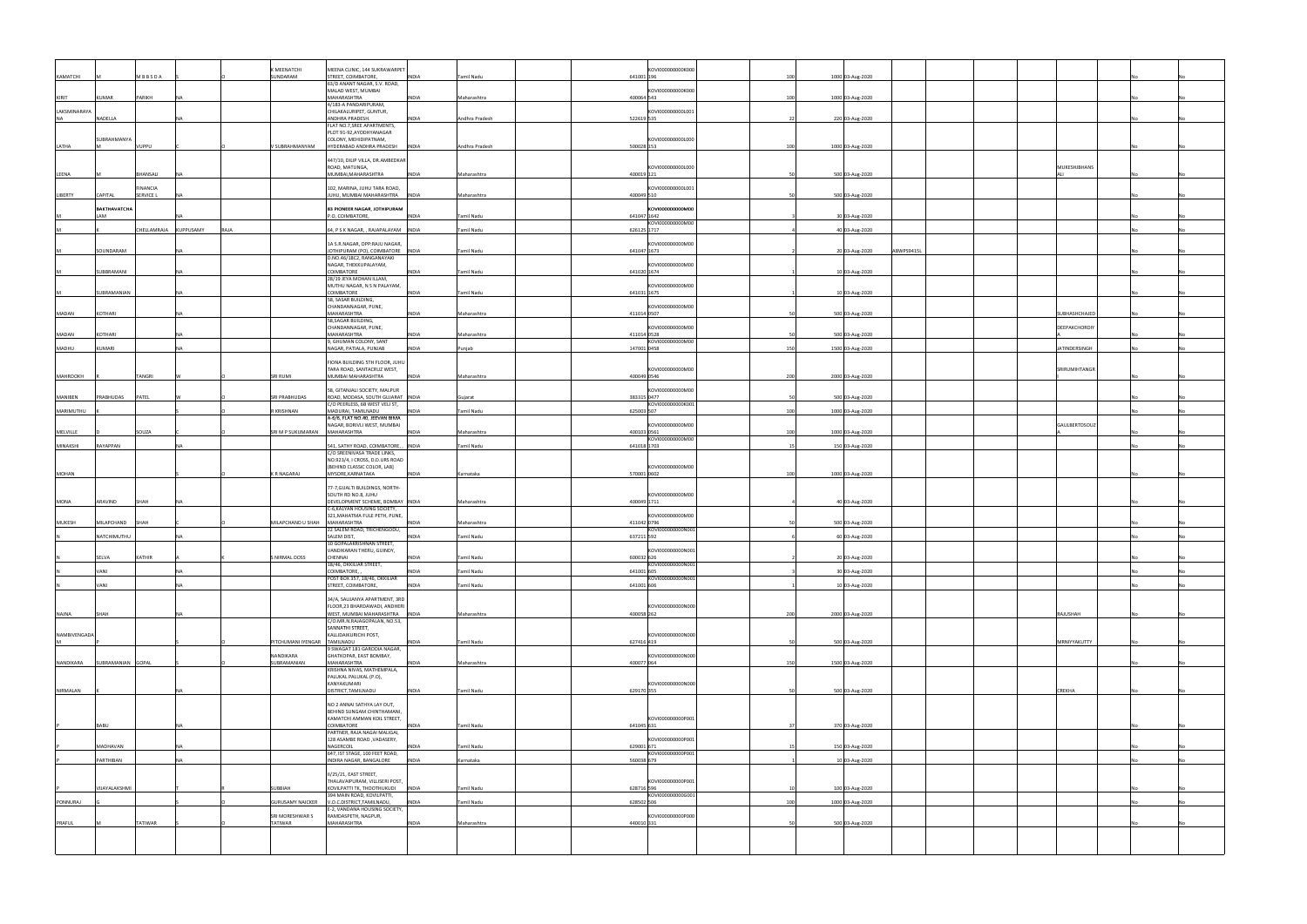|                      |                    |         |           |                                | 123, SILVER BEACH, OFF CADELL                                         |              |                |            | KOVI000000000P001 |     |                  |                |  |  |
|----------------------|--------------------|---------|-----------|--------------------------------|-----------------------------------------------------------------------|--------------|----------------|------------|-------------------|-----|------------------|----------------|--|--|
| PRAKASH              | PESHORI            |         |           |                                | ROAD, BOMBAY,                                                         | <b>INDIA</b> | Maharashtra    | 400028 703 |                   |     | 30 03-Aug-2020   |                |  |  |
|                      |                    |         |           |                                | 172 PANCH KUWA, SINDHI                                                |              |                |            | KOVI000000000P000 |     |                  | SRINANDLALBALC |  |  |
| PRAMILA              | NANDLAL            |         |           | SRI NANDLAL                    | MARKET, AHMEDABAD, GUJARAT, INDIA                                     |              | Gujarat        | 380002 263 |                   | 100 | 1000 03-Aug-2020 | HAND           |  |  |
|                      |                    |         |           |                                |                                                                       |              |                |            |                   |     |                  |                |  |  |
|                      |                    |         |           |                                | 77-7, GUALTI BUILDINGS, NORTH-                                        |              |                |            | KOVI000000000P001 |     |                  |                |  |  |
| PRAVINA              | ARAVIND            | SHAH    | <b>NA</b> |                                | SOUTH RD NO.8, JUHU<br>DEVELOPMENT SCHEME, BOMBAY  INDIA              |              | Maharashtra    | 400049 705 |                   |     | 30 03-Aug-2020   |                |  |  |
|                      | KRISHNAMOORT       |         |           |                                | 3/103, PERUMAL KOVIL STREET,                                          |              |                |            | KOVI000000000R001 |     |                  |                |  |  |
|                      |                    |         |           |                                | P.N.PALAYAM, COIMBATORE,                                              | <b>INDIA</b> | Tamil Nadu     | 641037 665 |                   |     | 90 03-Aug-2020   | SRIRRAVI       |  |  |
|                      |                    |         |           |                                | 284/1 GANDHI NAGAR I,<br>THEKKUPALAYAM POST,,                         |              |                |            | KOVI000000000R001 |     |                  |                |  |  |
|                      | NATARAJAN          |         | RANGASAMY |                                | COIMBATORE                                                            | <b>INDIA</b> | Tamil Nadu     | 641020 749 |                   |     | 10 03-Aug-2020   |                |  |  |
|                      |                    |         |           |                                | SEITHIL NILAYAM, 71                                                   |              |                |            |                   |     |                  |                |  |  |
|                      | SENTHILKUMAR       |         | NΔ        |                                | ETTAYAPURAM ROAD, KOVILPATTI,<br>TAMIL NADU.                          | <b>INDIA</b> | Tamil Nadu     | 628501 639 | KOVI000000000R001 |     | 110 03-Aug-2020  |                |  |  |
|                      |                    |         |           |                                | 3/103,PERUMAL KOVIL STREET,                                           |              |                |            | KOVI000000000R001 |     |                  | SRIRRAMAMOOR   |  |  |
|                      | <b>JUNDARARAJ</b>  |         |           |                                | P.N.PALAYAM, COIMBATORE,                                              | <b>INDIA</b> | Tamil Nadu     | 641037 695 |                   |     | 90 03-Aug-2020   |                |  |  |
|                      |                    |         |           |                                | 57-A, MUKTARAM BABU STREET,                                           |              |                |            | KOVI000000000R000 |     |                  | HARIKISHANBIHA |  |  |
| RAJ                  | KUMAR              | RATHI   | <b>NA</b> |                                | CALCUTTA, WEST BENGAL,                                                | <b>INDIA</b> | West Bengal    | 700007 647 |                   | 100 | 1000 03-Aug-2020 |                |  |  |
|                      |                    |         |           |                                |                                                                       |              |                |            |                   |     |                  |                |  |  |
| RAJAGOPALAN          |                    |         |           | KRISHNASWAMY<br><b>IYENGAR</b> | 45 D MIG FLATS, 20TH AVENUE,<br>K.K.NAGAR, CHENNAI, TAMILNADU   INDIA |              | Tamil Nadu     | 600078 059 | KOVI000000000R000 |     | 500 03-Aug-2020  |                |  |  |
|                      |                    |         |           |                                | C/O GAURISHANKAR & CO,                                                |              |                |            |                   |     |                  |                |  |  |
|                      |                    |         |           |                                | 37/C,KALAKAR STREET, CALCUTTA-                                        |              |                |            | KOVI000000000R001 |     |                  |                |  |  |
| RAJAKUMARI           | NEWATIA            |         | <b>NA</b> |                                | BETHAPUDI POST, REPALLE TALUK,                                        | <b>INDIA</b> | Maharashtra    | 444444 713 |                   |     | 180 03-Aug-2020  |                |  |  |
|                      |                    |         |           |                                | GUNTUR DISTRICT, ANDHRA                                               |              |                |            | KOVI000000000R000 |     |                  | SMTGIRIJANALLU |  |  |
| RAJANI               | NALLURI            |         |           | SRI BABURAO NALLURI PRADESH,   |                                                                       | <b>INDIA</b> | Andhra Pradesh | 522279 623 |                   | 100 | 1000 03-Aug-2020 |                |  |  |
| RAJENDRA             | PRASAD             | T G GRA |           |                                | T G GUBBI HUT CHAPPA J.C.ROAD, TUMKUR, KARNATAKA, INDIA               |              | Karnataka      | 572101 010 | KOVI000000000R000 | 200 | 2000 03-Aug-2020 |                |  |  |
|                      |                    |         |           |                                |                                                                       |              |                |            |                   |     |                  |                |  |  |
|                      |                    |         |           |                                | PLOT No.1, INDUSTRIAL ESTATE F,                                       |              |                |            |                   |     |                  |                |  |  |
|                      |                    |         |           |                                | FOR ELECTRICAL & ELECTRONICS,,<br>CIVIL AERODROME POST,,              |              |                |            | KOVI000000000R001 |     |                  |                |  |  |
| RAMASAMY             | VENKATESAN         | HUF     | <b>NA</b> |                                | COIMBATORE                                                            | <b>INDIA</b> | Tamil Nadu     | 641014 723 |                   |     | 100 03-Aug-2020  |                |  |  |
|                      |                    |         |           |                                |                                                                       |              |                |            |                   |     |                  |                |  |  |
|                      |                    |         |           |                                | 6/1317-19, "JYOTI BUILDING 2 ND<br>FLOOR", KAMNATH ROAD,              |              |                |            |                   |     |                  |                |  |  |
|                      |                    |         |           |                                | OPP.DALIA SHERI, MAHINDRAPURA                                         |              |                |            | KOVI000000000R000 |     |                  |                |  |  |
| RAMESH               | BABULAL            | PARIKH  | <b>NA</b> |                                | SURAT, GUJARAT                                                        | <b>INDIA</b> | Gujarat        | 395003 678 |                   | 200 | 2000 03-Aug-2020 |                |  |  |
|                      |                    |         |           |                                | D-41, CENTURY PARK, KASHINATH                                         |              |                |            |                   |     |                  |                |  |  |
|                      |                    |         |           |                                | DHURU MARG, PALKHI WADI, EC TV                                        |              |                |            |                   |     |                  |                |  |  |
|                      |                    |         |           |                                | LANE OPP.SIDDHIVINAYAK, TEMPLE                                        |              |                |            |                   |     |                  |                |  |  |
| RAMESH               | LALWANI            |         |           | SRI JAGDISH LALWANI            | PRABHADEVI,<br>MUMBAI, MAHARASHTRA                                    | <b>INDIA</b> | Maharashtra    | 400025 828 | KOVI000000000R000 | 100 | 1000 03-Aug-2020 |                |  |  |
|                      |                    |         |           |                                |                                                                       |              |                |            |                   |     |                  |                |  |  |
|                      |                    |         |           |                                | B-3, YASHODA SADAN NO.2,                                              |              |                |            |                   |     |                  |                |  |  |
|                      |                    |         |           | SHEWARAM                       | SARASWATI NAGAR, NAVGARH<br>ROAD, BHAYANDER-EAST, THANE               |              |                |            | KOVI000000000R000 |     |                  |                |  |  |
| RAMESHCHAND SHEWARAM |                    | ROHRA   |           | PARMANAND                      | MUMBAI, MAHARASHTRA                                                   | <b>INDIA</b> | Maharashtra    | 400007 920 |                   | 200 | 2000 03-Aug-2020 |                |  |  |
|                      |                    |         |           |                                | C/O BHADARMAL TORMAL, 89,                                             |              |                |            |                   |     |                  |                |  |  |
| RANJANA              | DEVI               | PASARI  | <b>NA</b> |                                | JAMUNALAL BAJAJ STREET,,<br>CALCUTTA.                                 | <b>INDIA</b> | West Bengal    | 700007 736 | KOVI000000000R001 |     | 210 03-Aug-2020  |                |  |  |
|                      |                    |         |           |                                |                                                                       |              |                |            |                   |     |                  |                |  |  |
|                      |                    |         |           |                                | NO5 / OLD C62, 4TH CROSS WEST,,                                       |              |                |            | KOVI000000000R001 |     |                  | SRIRAMASAMYC   |  |  |
|                      |                    |         |           |                                |                                                                       |              |                |            |                   |     |                  |                |  |  |
| <b>RM</b>            | ANGAPPAN           |         | <b>NA</b> |                                | THILLAI NAGAR,, , TRICHY                                              | <b>INDIA</b> | Tamil Nadu     | 620018 744 |                   |     | 30 03-Aug-2020   | HETTIAR        |  |  |
|                      |                    |         |           |                                | 4, PADIKATTU PALLIVASAL ST.,                                          |              |                |            |                   |     |                  |                |  |  |
|                      | HABBIBULLAH        |         | <b>NA</b> |                                | TENKASI, TIRUNELVELI DIST, TAMIL<br>NADU.                             | <b>INDIA</b> | Tamil Nadu     | 627811 969 | KOVI000000000S001 |     | 70 03-Aug-2020   |                |  |  |
|                      |                    |         |           |                                | 21/146-J SIVASAKTHI COLONY,                                           |              |                |            |                   |     |                  |                |  |  |
|                      |                    |         |           |                                | THEKKUPALAYAM POST, S R K V                                           |              |                |            | KOVI000000000S001 |     |                  |                |  |  |
|                      | <b>JANAKIRAMAN</b> |         | NΔ        |                                | VIA, PERIYANAICKENPALAYAM,<br>COIMBATORE                              | <b>INDIA</b> | Tamil Nadu     | 641020 975 |                   |     | 10 03-Aug-2020   |                |  |  |
|                      |                    |         |           |                                | 132/34E, GANDHI NAGAR I,                                              |              |                |            |                   |     |                  |                |  |  |
|                      | KANDASWAMY         |         |           |                                | THEKKUPALAYAM POST,<br>COIMBATORE                                     | <b>NDIA</b>  | Tamil Nadu     | 641020 982 | KOVI000000000S001 |     |                  |                |  |  |
|                      |                    |         |           |                                | 203, RAMAMOORTHY ROAD,                                                |              |                |            | KOVI000000000S001 |     | 10 03-Aug-2020   |                |  |  |
|                      | RAJAGOPAL          |         | <b>NA</b> |                                | VIRUDHUNAGAR.,                                                        | <b>INDIA</b> | Tamil Nadu     | 626001 919 |                   |     | 90 03-Aug-2020   |                |  |  |
|                      |                    |         |           |                                | 22 LAKSHMI MILLS COLONY,<br>PAPPANAICKENPALAYAM,                      |              |                |            | KOVI000000000S001 |     |                  |                |  |  |
|                      | RAMAKRISHNAN       |         | NΔ        |                                | COIMBATORE - 37,                                                      | <b>INDIA</b> | Maharashtra    | 444444 920 |                   |     | 40 03-Aug-2020   |                |  |  |
|                      |                    |         |           |                                | 10, KARIKALAN STREET,                                                 |              |                |            | KOVI000000000S002 |     |                  |                |  |  |
|                      | SARATHA            |         |           |                                | M.G.R.NAGAR, MADRAS,                                                  | INDIA        | Tamil Nadu     | 600078 014 |                   |     | 10 03-Aug-2020   |                |  |  |
|                      |                    |         |           |                                | 203, RAMAMOORTHY ROAD,                                                |              |                |            | KOVI000000000S001 |     |                  |                |  |  |
|                      | SRINIVASAN         |         | <b>NA</b> |                                | VIRUDHUNAGAR ., TAMIL NADU., INDIA                                    |              | Tamil Nadu     | 626001 935 |                   |     | 90 03-Aug-2020   |                |  |  |
|                      | VENKATESH          |         | <b>NA</b> |                                | 203, RAMAMOORTHY ROAD,<br>VIRUDHUNAGAR.                               | <b>INDIA</b> | Tamil Nadu     | 626001 943 | KOVI0000000005001 |     | 90 03-Aug-2020   |                |  |  |
|                      |                    |         |           |                                | D/704, PRITHVI ENCLAVE,,                                              |              |                |            |                   |     |                  |                |  |  |
|                      |                    |         |           |                                | OPP.BHOR INDUSTRIES,,                                                 |              |                |            |                   |     |                  |                |  |  |
|                      |                    |         |           |                                | OFF. WESTRERN EXPRESS HIGH<br>WAY, KHATAU ES, BORIVALI(E),            |              |                |            | KOVI000000000S001 |     |                  |                |  |  |
| SANJEEV              | CHATURVEDI         |         | <b>NA</b> |                                | MUMBAI.                                                               | INDIA        | Maharashtra    | 400063 010 |                   | 100 | 1000 03-Aug-2020 |                |  |  |
|                      |                    |         |           |                                | 77, ELEPHANT GATE STREET,                                             |              |                |            | KOVI000000000S001 |     |                  |                |  |  |
| SARITA               |                    |         | <b>NA</b> |                                | SOWKARPET, CHENNAI,<br>TAMILNADU                                      | <b>INDIA</b> | Tamil Nadu     | 600079 278 |                   |     | 500 03-Aug-2020  |                |  |  |
|                      |                    |         |           |                                |                                                                       |              |                |            |                   |     |                  |                |  |  |
| SATHYAKRISHNA        |                    |         |           |                                | NO.7, (PLOT NO.86), MOSES<br>STREET, ESWARAN NAGAR,                   |              |                |            | KOVI000000000S000 |     |                  |                |  |  |
|                      |                    |         |           | C S SANTHAKRISHNAN             | PAMMAL CHENNAI, TAMILNADU   INDIA                                     |              | Tamil Nadu     | 600075 544 |                   |     | 500 03-Aug-2020  |                |  |  |
|                      |                    |         |           |                                | C/O N.N.GOWDA, ANUPAMA                                                |              |                |            |                   |     |                  |                |  |  |
| SATHYANARAYA         |                    |         |           |                                | NAILAYA, 13TH CROSS,<br>SOMESWARAPURAM, TUNKUR                        |              |                |            | KOVI0000000005000 |     |                  |                |  |  |
| <b>NA</b>            |                    |         |           | SRI K KUMBAIAH                 | KARNATAKA                                                             | <b>INDIA</b> | Karnataka      | 572102 722 |                   | 200 | 2000 03-Aug-2020 |                |  |  |
|                      |                    |         |           |                                | NO.53, PERUMAL WEST CAR                                               |              |                |            |                   |     |                  |                |  |  |
|                      |                    |         |           | MR P                           | STREET, NEAR VARADHARAJA<br>PERUMAL KOIL, TIRUNELVELI                 |              |                |            | KOVI000000000S001 |     |                  |                |  |  |
| SEETHAI              | AMMAL              |         |           | NAMBIVENGADAM                  | JUNCTION, TAMILNADU                                                   | INDIA        | Tamil Nadu     | 627001 697 |                   |     | 500 03-Aug-2020  | MRNIYYAKUTTY   |  |  |
|                      |                    |         |           |                                | 6, POSTAL COLONY, COLLEGE                                             |              |                |            |                   |     |                  |                |  |  |
| SELVANAYAKI          |                    |         |           | R KUMARASAMY                   | ROAD, TIRUPUR, COIMBATORE<br>DISTRICT, TAMILNADU                      | <b>INDIA</b> | Tamil Nadu     | 641602 603 | KOVI000000000S001 |     | 500 03-Aug-2020  |                |  |  |
|                      |                    |         |           |                                | 203, ZOHRA MANZIL, 3RD FLOOR,                                         |              |                |            |                   |     |                  |                |  |  |
|                      |                    |         |           |                                | S.V.P. ROAD, DONGRI                                                   |              |                |            | KOVI0000000005001 |     |                  |                |  |  |
| SHAIKH               | MOHD               | KHALID  | <b>NA</b> |                                | MUMBAI, MAHARASHTRA<br>13/44, 11TH FLOOR, NAVJIVAN                    | <b>INDIA</b> | Maharashtra    | 400009 193 |                   | 300 | 3000 03-Aug-2020 |                |  |  |
|                      |                    |         |           |                                | SOCIETY, LAMINGTON ROAD,                                              |              |                |            | KOVI000000000S001 |     |                  | CHATRUBHUJKSH  |  |  |
| SHAKU                |                    | SHROFF  | <b>NA</b> |                                | MUMBAI MAHARASHTRA                                                    | <b>INDIA</b> | Maharashtra    | 400008 686 |                   | 200 | 2000 03-Aug-2020 | <b>ROFF</b>    |  |  |
|                      |                    |         |           |                                |                                                                       |              |                |            |                   |     |                  |                |  |  |
|                      |                    |         |           |                                |                                                                       |              |                |            |                   |     |                  |                |  |  |